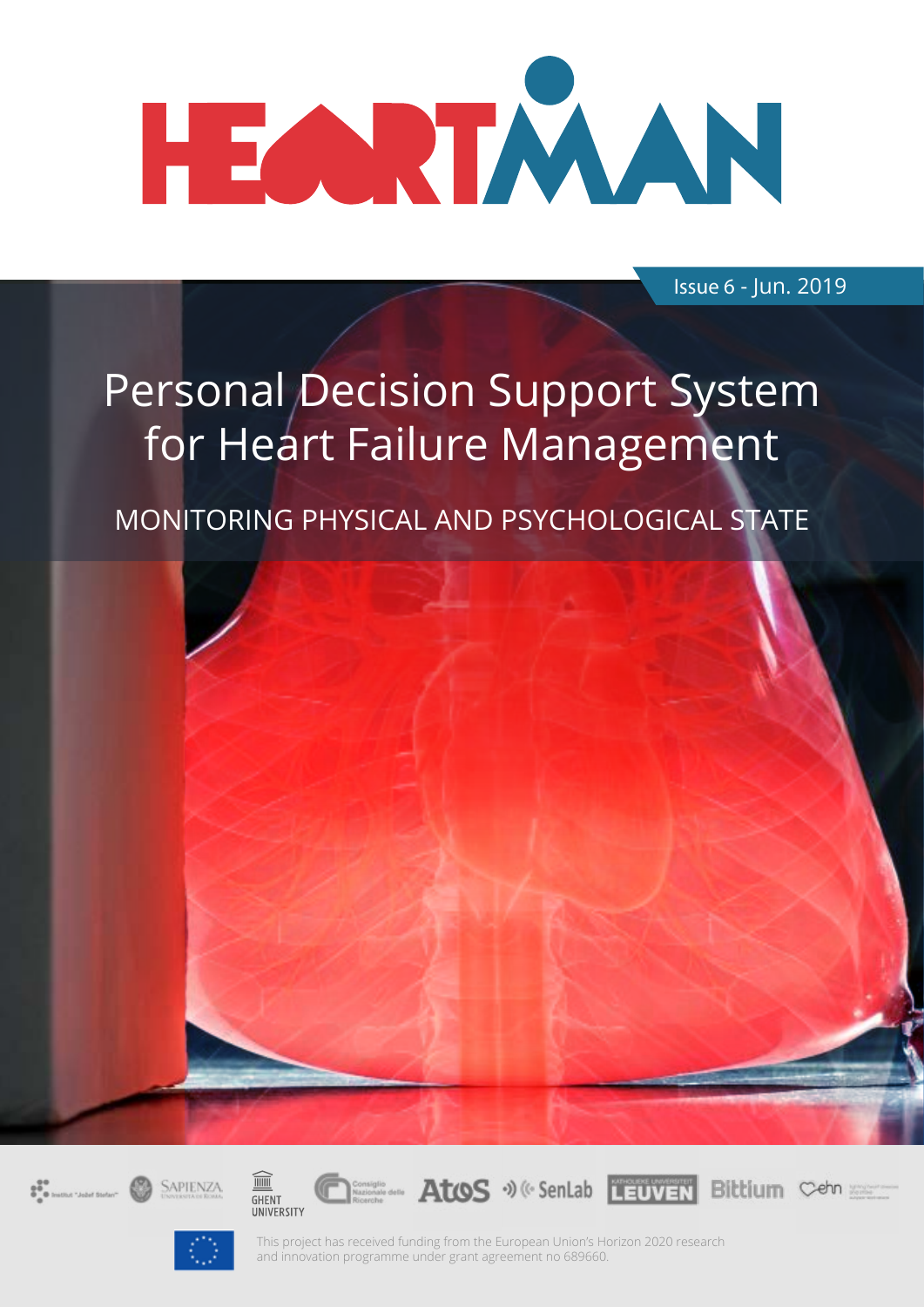HeartMan was designed to be a highly innovative and advanced disease management support system for HF patients, integrating a number of different intervention modalities. The objective of the clinical trial was to evaluate the effects of the HeartMan intervention on HRQoL and disease management (self-care) as primary endpoints. The secondary endpoints we targeted were clinical parameters (including exercise capacity, LVEF and clinical predicted 1-year mortality risk), illness perception, and mental and sexual health. All formal requirements – i.e. approvals from ethical committees and federal institutions for clinical trials – were met before conducting the study.

The HeartMan proof-of-concept trial was implemented in two countries, 3 hospitals were involved in Belgium and 1 hospital and a local health authority were participating in Italy. A randomizedcontrolled design was used with a 1:2 ratio of control vs. intervention group, meaning there were twice as much patients using the HeartMan intervention than patients acting as reference. Eligible patients were recruited by the treating cardiologist or general practitioner at the time of regular consultation. After providing informed consent, participants underwent a baseline data collection, containing medical record data registration, questionnaire assessments and some clinical assessments including a 6 minute walking test. Patients were then randomly divided into either the control group receiving the usual care – i.e. the standard treatment in line with clinical

guidelines offered by the cardiologist, general practitioner and HF nurse – or the intervention condition receiving on top of usual care the HeartMan personal health system which they used in their home setting. The intervention was initiated during a home visit by a member of the research team, providing all necessary equipment, technical installation and user instructions. Intervention patients used the HeartMan system during a period of 3 to 6 months, during which a helpdesk was operational for addressing technical difficulties and problems with functionalities. During the intervention a web portal could be consulted by the treating cardiologist or general practitioner for tracking the patient's uptake of the system and some clinical monitoring results. All outcome measurements were repeated in both intervention and control group at the end of the trial.

A sample size of 120 participants (80 intervention and 40 control patients) was targeted. However, due to major challenges in the recruitment process in both countries – strict inclusion and exclusion criteria were adopted and the response rate in eligible patients was low – the actual sample size enrolled at baseline was 69 (39 in Belgium and 30 in Italy). This sample was 80% male and had a mean age of 63 years. The vast majority of participants had a NYHA functional class II and were diagnosed with HF since more than 18 months. The intervention effects could be

#### Trial Evaluation Results

evaluated in a final sample of 56 patients, i.e. 34 in the intervention and 22 in the control group. Baseline demographic, clinical and other outcome variables were overall well balanced between both groups.

Summing up, the HeartMan system showed to be successful in improving self-care behaviour and as such resulting in a higher quality of disease management, particularly when using the personal health system more intensely. Clinical outcomes were affected by HeartMan, as shown by the improvement in LVEF and decrease in the predicted 1-year mortality risk in the intervention group. Patients who had used HeartMan longer showed a better exercise capacity and lower resting heart rate after the intervention. Using HeartMan significantly improved psychological outcomes, i.e. intervention patients decreased their level of depression and anxiety and these

**EXPARTMENT CONTRACTOR CONTRACTOR** 

AS EXPENSIVE EXECUTIVE PRESENTATION IN A VEHICLE

reductions were even higher in the patients who had used the mental exercise in the application more intensively. The HeartMan intervention also reduced the experience of sexual problems and stimulated their interest and expressed need to receive counselling and information about the topic.

In addition to the clinical evaluation, a thorough health economic evaluation was performed based on the observed difference in exercise capacity between the intervention and the control group, as measured by the 6 minute walking test at follow-up. These analyses suggest that the HeartMan tool can be considered cost-effective.

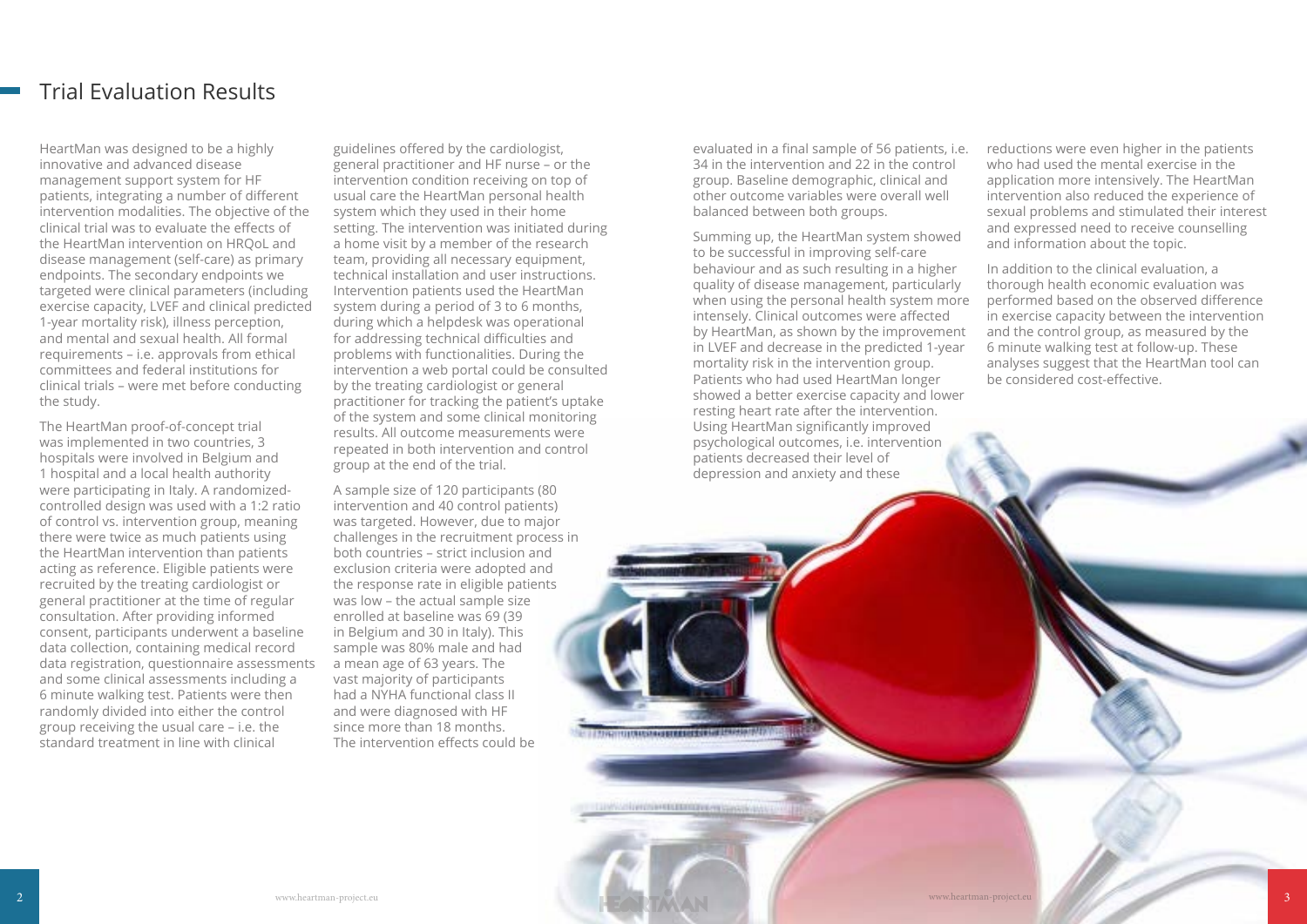On April 24, the HeartMan consortium organized a conference in Brussels with the central topic: 'Self-Management for Heart Failure'. This conference was organized to mark the end of the project, and spread the results that have been obtained during the project.

During this afternoon, a broad range of topics was addressed, by various speakers from academia, industry, and public policy. The conference was attended by a wide variety of stakeholders, including including clinicians, people from industry, and policy makers.



After a brief introduction by **Tamsin Rose**, the moderator during the afternoon, **Susanne Løgstrup** from the European Heart Network (EHN) kicked off the presentations, talking about the big picture of heart failure, and setting the scene for the rest of the afternoon. She set out the significant burden of cardio-vascular disease, as well as of heart failure. She also informed the audience about the total cost to society of heart failure, concluding that the HeartMan system had the potential to improve patients' health status and quality of life and to contain health care and total cost of heart failure.

#### End-Of-Project Conference on Self-Management for Heart Failure

**Mitja Lustrek**, the HeartMan project coordinator, talked about the technical background of the project. He focused on the various elements that are available in the system: sensing devices that generate data, which are used to personalize health advice to the state of the patient, both medically (nutrition, physical activity, medication), and psychologically (mental support).

> **Els Clays**, coordinator of HeartMan's clinical trial in Belgium, talked about the outcomes of the trial, focusing mainly on disease management and Health-Related Quality of Life (HRQoL). Preliminary results of the trial show that while it is difficult to obtain statistically significant results for a small sample

group, there are clear tendencies that show that illness perception and clinical outcomes of users of the system improve, compared to the control group. After Els's presentation of the clinical results, **Luc De Ram** shared his personal experience with the HeartMan system, as a trial participant. He elaborated on how he adopted and blood pressure on a daily basis.

the system in his daily life, and how the system motivated him to monitor his disease in a better way, e.g. by measuring his weight



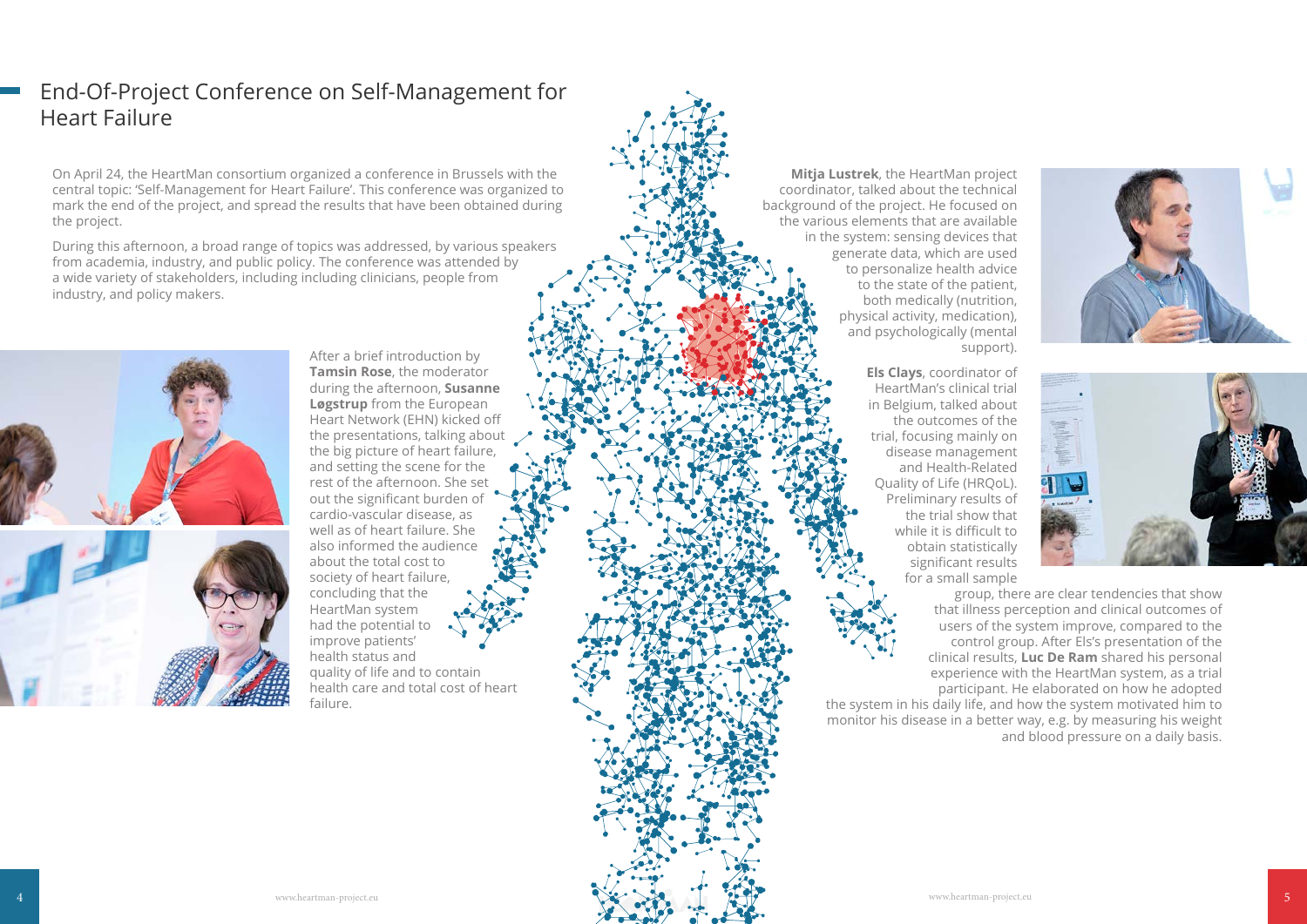





### By the book...

- Analysis
- **Business Plan**
- Prototype
- Pilots
- Feedback, Ch
- First clients





**Petra De Sutter** talked about the political aspect at the European level, and developed a political vision. Specifically, she discussed the priorities for digital health at the European, political level, including patient empowerment, regulation of specific issues such as privacy, the potential of digital tools for prevention, and inclusiveness, improving health for all.

**Ioana Maria Gligor** continued the political perspective, by discussing numerous initiatives taken by the European Commission, including a secure access to and exchange of health data, pooling that health data for research and personalized medicine, and providing digital tools and data for citizen empowerment and person-centered healthcare.

**Jure Lampe** discussed the valorisation perspective on self-management tools like the HeartMan system. His main message was that while detailed market analysis and business plans have been written, it all comes down to a number of simple questions. These questions include: "what can actually be gained by using a system such as HeartMan?" (i.e., how can the outcomes be quantified, or presented in an understandable way, and how can it improve the patients' concrete health situation?), and "who will pay for a system like HeartMan" (i.e., in a complex regulatory system including companies, health insurance, and government, how will the costs of such a system be spread?).

Presentations of speakers are available online on HeartMan's website: [http://www.](http://www.heartman-project.eu/content/heartman-final-event-self-management-heart-failure
) [heartman-project.eu/content/heartman-final-event-self-management-heart-failure](http://www.heartman-project.eu/content/heartman-final-event-self-management-heart-failure
)